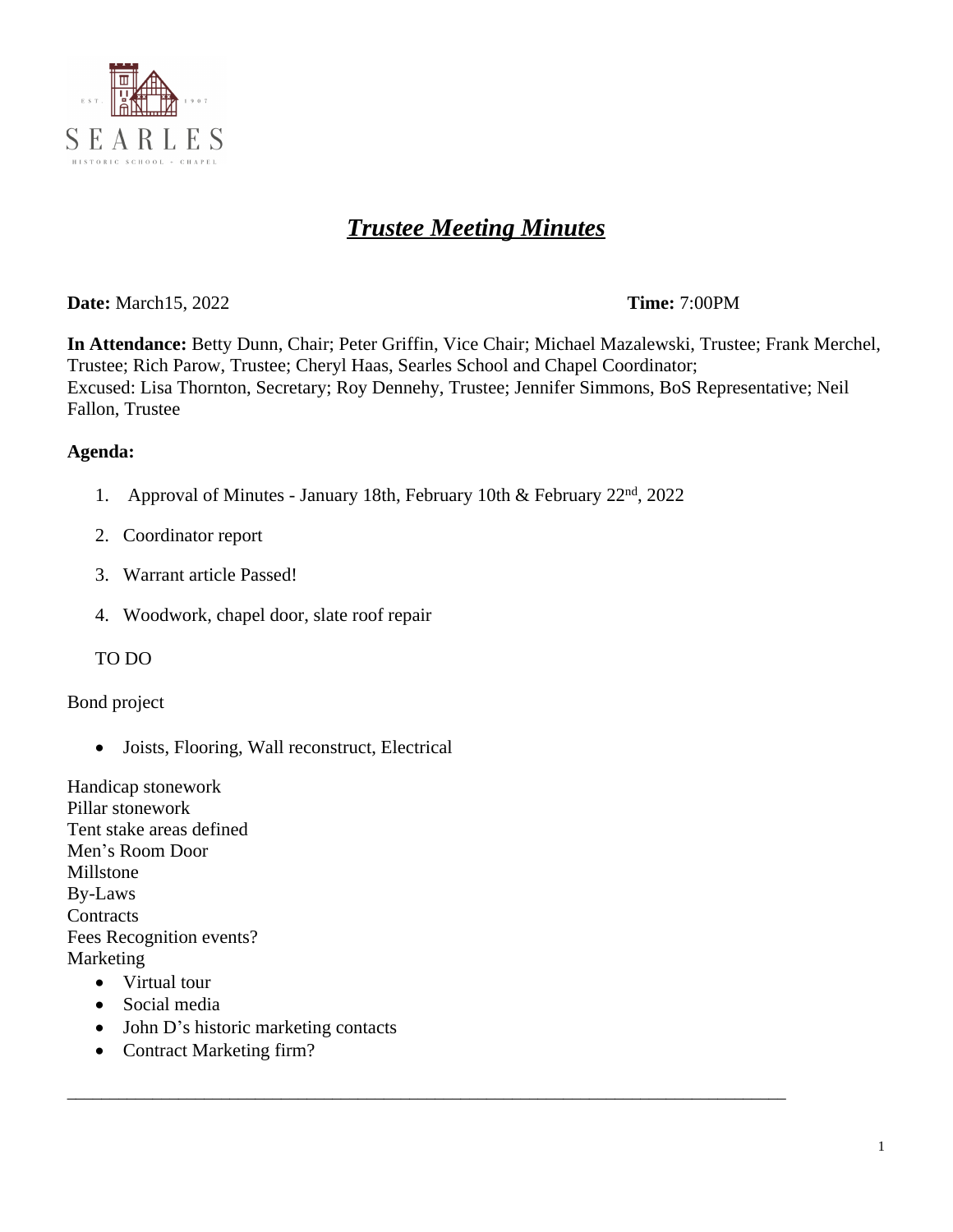

Meeting was called to order at 7:07 PM

### **Meeting Minutes:**

Approval of Minutes - January 18th, February 10th & February 22nd, 2022 Motion to approve minutes Peter Griffin, second Michael Mazalewski

### **Coordinator Introduction and Report:**

- Cheryl Haas-Searles School and Chapel Coordinator wedding booked for January 2023
- Cheryl Haas discussed positive Facebook activity
- Cheryl Haas stated new schedule will be distributed

#### **Warrant Article Passed:**

- **Specifications out for bid**
- **Mike will review with Maureen Spooner**
- All discussed merits of insulating tower
- Bond Project reviewed Joists, Flooring, Wall reconstruct, Electrical

#### **Chapel door,**

- What monies are left?
	- o \$1,149 left from Grant
	- o \$6,149 left from the \$10k
- Chapel Door part of Dennis S. 2022 Budget?
	- o Selectman review 3/28 7:00pm
	- o Dennis S. Jenn S. to have on Agenda

# **Other:**

Discussed broken stair bullnose at back staircase o Add to Tyler's scope to repair

Next Meeting: April 19, 2022 @ 7:00 PM.

Meeting was adjourned at 8:05PM

Respectfully Submitted

Frank Merchel,